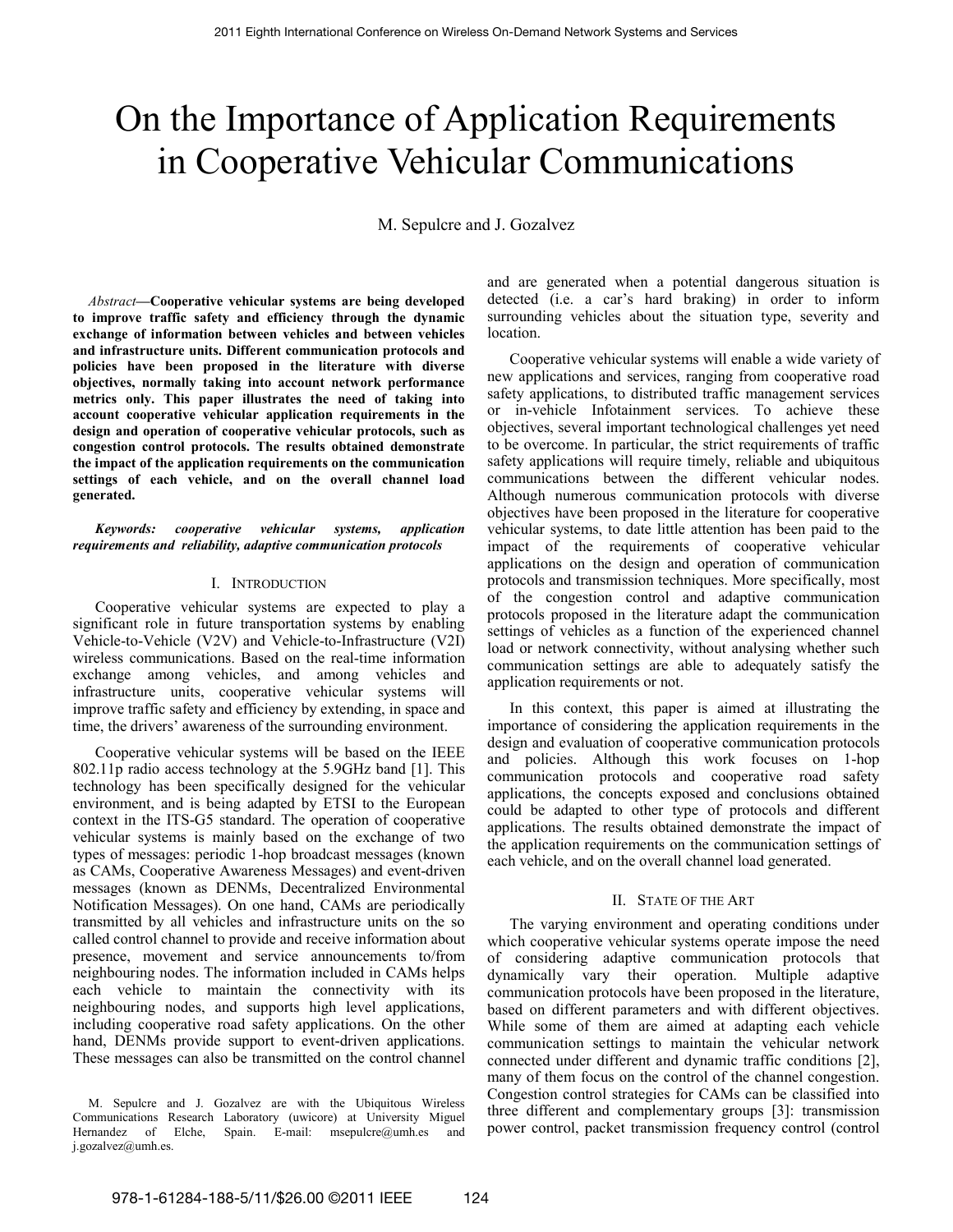of the number of packets transmitted per second) and packet duration control (control of the packet length and/or coding rate). The D-FPAV (Distributed Fair Power Adjustment for Vehicular Networks) [4] protocol is one of the most referenced congestion control protocols for cooperative vehicular systems. D-FPAV controls the channel load generated by 1-hop periodic broadcast messages and fairly shares the radio channel by maximising the minimum transmission power employed in the vehicular network. It allows limiting the channel load in a distributed way, leaving enough available bandwidth for eventdriven safety messages. Another interesting approach is proposed in [5], where each vehicle increases or decreases its packet transmission frequency and power based on its own speed to reduce the interference generated. This study demonstrates the potential benefits of assigning a different priority or bandwidth to vehicles with diverse road safety application requirements, although they did not consider any application requirement metric.

With the aim of reducing the channel load by adapting the packet transmission frequency of each vehicle, the work in [6] proposed that 1-hop broadcast packet transmissions are only triggered when the positioning tracking error of neighbouring vehicles exceeds certain threshold. As a result, the number of transmitted broadcast packets is minimised (it is mentioned in the paper that it can be as low as 2 packets/s), position tracking errors are bounded, and the channel load is reduced. With this approach, packets are only transmitted when the vehicle varies its speed or direction, i.e. when tracking errors are produced. As a result, it is especially designed for tracking neighbouring vehicles, but it is not clear whether it could support other road safety applications or not, such as applications aimed at detecting new neighbouring vehicles with sufficient time for the driver to react and avoid potential dangerous situations. Other packet transmission frequency control approaches are based on prioritization and re-scheduling techniques, such as the work in [7], which proposes the use of an applicationspecific utility function to share the broadcast medium by adjusting packet scheduling based on applications' priorities. With their approach, the amount of information sent is controlled while maximising the utility of the information transmitted through the wireless channel. Similarly, to prevent network overloads and efficiently exploit the available network resources, a dynamic message scheduling mechanism was proposed in [8] based on the application's priority, the vehicle speed and the message utility. Although being interesting approaches, they do not consider the specific transmission range requirements of cooperative applications, which plays a significant role in cooperative systems, as it will be shown in this paper.

Despite the fact that most of the road safety applications currently identified by standardization bodies (see section IV) require one hop communications, only few studies such as [9] analyse the reliability of 1-hop cooperative vehicular communication systems at the application level. In particular, the work in [9] demonstrates the suitability of these systems to improve traffic safety based on real-world experimental data in highways. The work analyses the performance of different applications based on basic performance metrics, and highlights the need of differentiating between communication and application's reliability. Similarly, the work in [10] evaluates the safety performance of 1-hop broadcast transmissions by means of extensive simulations with different

combinations of transmission parameters. In particular, the authors propose and evaluate the traffic safety effective range as the distance within which 1-hop broadcast packets are received with a probability higher than 90%.

Limited work has been carried out regarding the detailed performance metric definition of traffic safety applications. The work in [11] shows an example of detailed definition of safety performance metrics for rear-end, lane change, and roadway departure crashes for different ITS (Intelligent Transportation Systems) technologies, based on uniform kinematics equations. This work was part of the US IVBSS (Integrated Vehicle-Based Safety Systems) initiative to integrate multiple crash warning systems on vehicles. The authors evaluate the safety benefits by estimating the number of crashes that could be avoided, and the total harm that might be reduced with the full deployment of integrated systems. Some studies propose to extend these performance metrics to cooperative vehicular systems. For example, the work published in [12] derives analytical bounds for the maximum acceptable message delivery latency and minimum required retransmission frequency to satisfy the traffic safety requirements of rear-end collision avoidance applications. The author demonstrates the strong impact of the traffic and operating conditions (speed, state of the road surface, radio channel variability conditions, etc.) on these two metrics.

# III. IEEE 802.11P

The demanding requirements of cooperative vehicular applications cannot be met by communication systems initially designed for other purposes, which motivated the development of the IEEE 802.11p radio access technology [1]. This technology is being considered in the different vehicular communications architectures and protocol stacks (ISO, ETSI and IEEE). The IEEE 802.11p is an amendment of the popular IEEE 802.11 standard to enable its operation in the vehicular environment, and is being especially designed for V2V and V2I ad-hoc 1-hop and multihop communications.

The IEEE 802.11p standardization process originates from the allocation of the Dedicated Short Range Communications (DSRC) spectrum band in the US in 1999. In particular, a 75MHz bandwidth at the 5.9GHz frequency band was allocated to be used exclusively for V2V and V2I communications to mainly enable cooperative road safety and traffic efficiency applications. In Europe, only 30MHz have currently been allocated for traffic safety cooperative communications.

At the MAC (Medium Access Control) level, the IEEE 802.11p standard reduces the initial connection setup overhead required in traditional IEEE 802.11 networks, for the fast exchange of messages in vehicular environments. The basic access method of IEEE 802.11p is the DCF (Distributed Coordination Function) of IEEE 802.11, which is a CSMA/CA (Carrier Sense Multiple Access with Collision Avoidance) MAC protocol. Moreover, the MAC layer of IEEE 802.11p is improved with EDCA (Enhanced Distributed Channel Access) from IEEE 802.11e to support service priority differentiation.

At the PHY level, the IEEE 802.11p is based on the IEEE 802.11a radio, which also operates at the 5GHz band, to minimise the necessary changes to the IEEE 802.11 PHY. While MAC level amendments are fundamentally software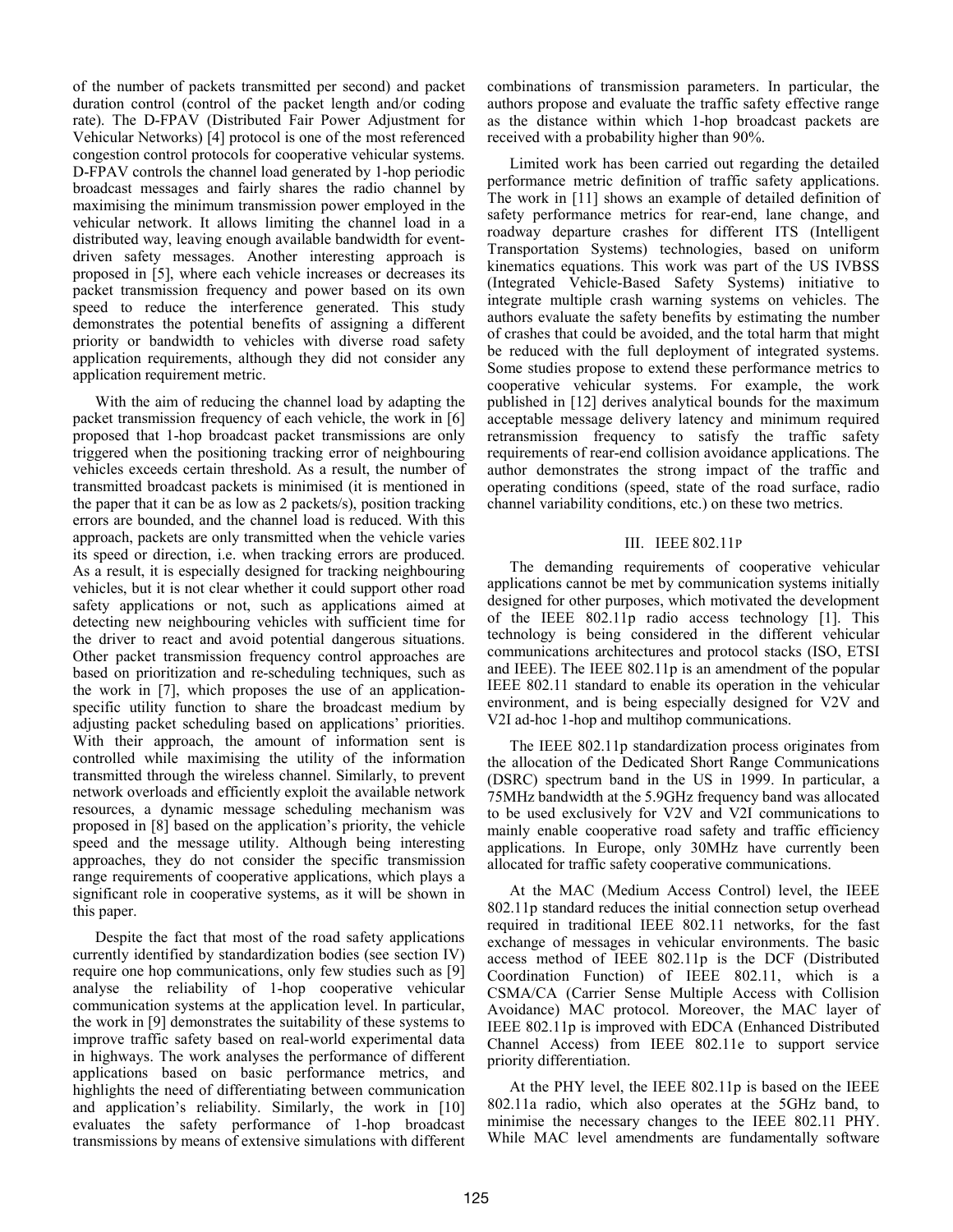updates that are relatively easy to build, PHY level amendments should be limited to avoid designing an entirely new wireless access technology. IEEE 802.11p re-uses the IEEE 802.11a OFDM (Orthogonal Frequency Division Multiplexing) modulation and coding schemes. In particular, IEEE 802.11p considers 52 subcarriers that are modulated using BPSK (binary phase shift keying), QPSK (quadrature phase shift keying), 16-QAM (16-quadrature amplitude modulation) or 64-QAM. Forward error correction coding (convolutional coding) is used with a coding rate of 1/2, 2/3, or 3/4. As opposed to the 20MHz IEEE 802.11a channel bandwidth, in vehicular environments the channel bandwidth is reduced to 10MHz to better combat the multipath delay spread and Doppler effects, caused by high mobility and roadway environments.

## IV. COOPERATIVE VEHICULAR APPLICATIONS

### *A. Classification*

Important efforts are being done towards the identification, definition and characterization of applications and use cases for cooperative vehicular systems. Applications play a fundamental role in the development of cooperative vehicular systems, and require a detailed definition and understanding. In this context, the ETSI TC on ITS has identified a set of applications and use cases to be considered as a reference for the deployment and standardization of cooperative vehicular systems [13]. These applications and use cases have been selected considering the strategic, economical, performance, legal and organizational requirements and needs from users and stakeholders. They are classified in four application classes: active road safety, cooperative traffic efficiency, co-operative local services, and global Internet services. Active road safety applications can be in turn classified in two groups: cooperative awareness applications, which base their operation in the exchange of periodic messages, and road hazard warning applications, which are event-driven applications triggered in certain events. Table I presents the list of the main road safety applications identified by ETSI [13].

## *B. Basic requirements*

Each identified application or use case can present different operating and driving conditions, and therefore their requirements in terms of communications setting and performance vary. The ETSI TC on ITS also defined in [13] a set of basic communication requirements for each identified use case. Vehicles should be capable of transmitting and receiving messages satisfying specific communications requirements defined in terms of:

- Minimum packet transmission frequency [Hz]. It represents the minimum packet transmission frequency at which the vehicles should transmit their position, speed, acceleration, and basic status data. Values between 1Hz (e.g. traffic condition warning) and 10Hz (e.g. intersection collision warning) are required.
- Maximum latency time [ms]. It denotes the maximum latency allowed between the packet generation at the higher layers and the actual packet transmission through the wireless channel. Values between 50ms and 500ms are required.
- Minimum duration of the total exchange [s]. It depends on the use case and vehicles speeds and transmission ranges. No specific values are provided in [13].
- Absolute / relative positioning accuracy [m]. It is especially required when the lane differentiation is needed. Values between 1m and 20m are specified.
- Authentication/security requirements. It is particularly required for emergency vehicles and commercial operations.
- Availability of digital map information. Some applications require the knowledge of the specific road environment to adequately operate.

Apart from the ETSI work on the identification of cooperative vehicular applications and use cases, the USDOT VSC (Vehicle Safety Communications) project developed a comprehensive list of communications-based vehicle safety and non-safety application scenarios [14]. More than 75 application scenarios were identified and analyzed resulting in 34 safety and 11 non-safety application scenario descriptions. Each safety application scenario was further defined to include an initial estimate of potential safety benefits, and eight high potential benefit safety application scenarios were selected for further study: traffic signal violation warning, curve speed warning, emergency electronic brake lights, pre-crash warning, cooperative forward collision warning, left turn assistant, lane change warning and stop sign movement assistance [14]. Currently, the IntelliDrive program is leading the activities on cooperative vehicular systems in the US [15].

## *C. Detailed requirements*

ETSI and VSC definitions propose fixed communication requirements for each specific application or use case.

TABLE I Active road safety applications identified by ETSI [13]

| <b>Application</b>                                | Use case                                        |
|---------------------------------------------------|-------------------------------------------------|
| Driving assistance -<br>Co-operative<br>awareness | Emergency vehicle warning                       |
|                                                   | Slow vehicle indication                         |
|                                                   | Intersection collision warning                  |
|                                                   | Motorcycle approaching indication               |
| Driving assistance -<br>Road Hazard<br>Warning    | Emergency electronic brake lights               |
|                                                   | Wrong way driving warning                       |
|                                                   | Stationary vehicle - accident                   |
|                                                   | Stationary vehicle - vehicle problem            |
|                                                   | Traffic condition warning                       |
|                                                   | Signal violation warning                        |
|                                                   | Roadwork warning                                |
|                                                   | Collision risk warning                          |
|                                                   | DFCD - Hazardous location, Precipitations, etc. |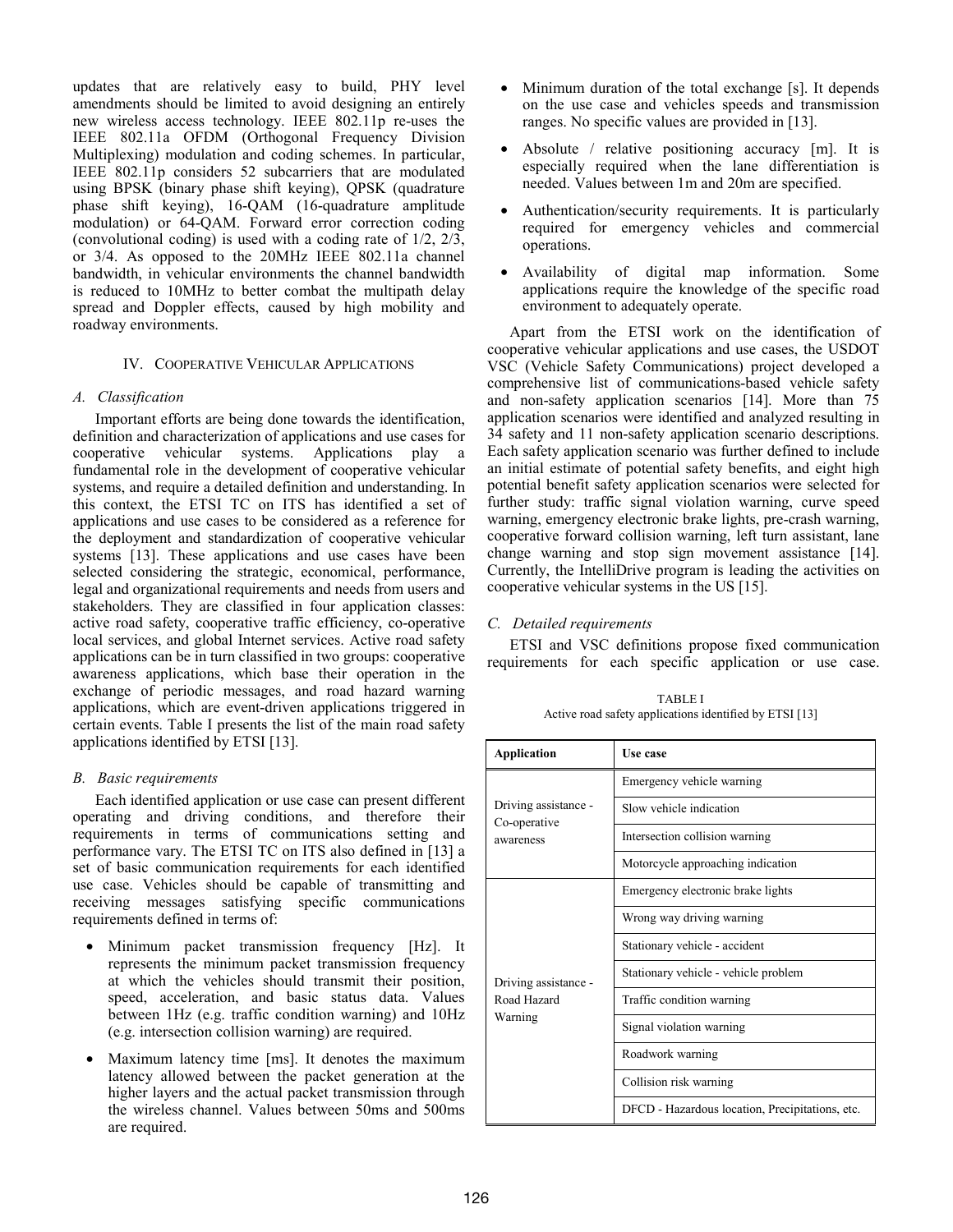Although these values could be used in the initial communications protocol design and testing, the critical nature of cooperative vehicular applications requires a more detailed definition of the operation and specific requirements of each application and use case. For example, the distance at which vehicles should be able to communicate with each other should be defined; this distance could depend on the operating and driving conditions, such as the vehicle's speed or the state of the road surface, and therefore could represent a dynamic communication requirement.

To illustrate the need of detailed performance metrics for cooperative vehicular applications, and highlight the fact that different applications can present considerably different requirements, this section develops the detailed requirements of an overtaking assistance and a lane change assistance application, illustrated in Fig. 1. Both applications are based on the periodic exchange of CAMs to collect information about surrounding vehicles, and inform the driver about the suitability of an overtaking or a lane change manoeuvre, respectively. To reliably support these applications, the potentially colliding vehicles (vehicles A and B in Fig. 1) need to communicate at a distance higher than a certain warning distance  $(D_w)$  that depends on the driving and operating conditions.  $D_w$  represents the application requirement, and is equivalent to the minimum distance at which the vehicles need to exchange at least one message to alert of each other's presence before considering the possibility to start an overtaking or a lane change manoeuvre.

In the scenario depicted in Fig. 1a, the overtaking assistance application should warn vehicle A about the presence of vehicle B to avoid any dangerous situation. To this aim, vehicles A and B should communicate with each other at a distance higher than the distance needed by vehicle A to overtake vehicle C and avoid the collision with vehicle B. This distance required by the application could be estimated as follows. Assume that, at  $t=0$ , vehicle A is moving at  $v_A$  *m/s* and starts accelerating with  $a_A m/s^2$  to change the lane and overtake vehicle C. The distance travelled by vehicle A from  $t=0$  can be then represented by the following equation:

$$
d_A(t) = \frac{1}{2} a_A t^2 + v_A t \tag{1}
$$

Similar equations can be derived for vehicles B and C, taking into account their respective speeds and accelerations. To obtain the distance at which vehicles A and B need to communicate to avoid dangerous overtaking situations in Fig. 1a, the time needed by vehicle A to overtake vehicle C needs



Fig. 1. Scenarios for (a) overtaking assistance application and (b) lane change assistance application.

first to be obtained. It can be derived from the following equation:

$$
d_A(t) > d_C(t) + D_0 + L_A + L_C + D_s \tag{2}
$$

where  $D_0$  is the distance between vehicles A and C at  $t=0$ ,  $L_A$ and  $L<sub>C</sub>$  are the length of vehicles A and C, respectively, and  $D<sub>s</sub>$ the safety distance that could depend on the vehicle's speed. The time needed by vehicle A to overtake vehicle C  $(t_{AC})$  can be approximated by the time at which the two terms of equation (2) are equal, plus the time needed by vehicle A to change lane. Assuming that vehicles A and C are moving at the same speed before the overtaking manoeuvre starts,  $t_{AC}$  can be approximated with the following equation:

$$
t_{AC} = t_{ov} + 2T_{ch} = \sqrt{\frac{2(D_0 + L_A + L_C + D_s)}{a_A - a_C}} + 2T_{ch}
$$
 (3)

where  $2T_{ch}$  is the time needed to change the lane (from right to left and vice versa). Please note that, for simplification, this calculation assumes that the speed of vehicle A is constant during the lane changing process, and more detailed approaches are certainly possible.

Once  $t_{AC}$  has been obtained, the distance travelled by vehicles A and B during the overtaking manoeuvre can be calculated. Since vehicles A and B are moving in opposite directions (see Fig. 1a), the distance at which they need to communicate can be estimated as the sum of the distance travelled by each of them during the overtaking manoeuvre of vehicle A:

$$
D_w = d_A(t_{ov}) + (2v_A + t_{ov}a_A)T_{ch} + v_Bt_{AC}
$$
 (4)

The value of the warning distance  $D_w$  in equation (4) represents the application requirement of the overtaking assistance application previously described. It clearly depends on the vehicles driving conditions, highlighting the dynamic nature of the metric.

A similar analysis can be done to obtain the distance at which vehicles A and B need to communicate to avoid a dangerous lane change manoeuvre in the scenario illustrated in Fig. 1b. In this case, vehicles A and B are moving in the same direction, and the distance between them can be approximated by the following equation:

$$
d_{AB}(t) = d_A(t) + D_o - d_B(t)
$$
 (5)

where  $D<sub>o</sub>$  is the distance between the vehicles A and B when the lane change manoeuvre starts (i.e. at *t=0*). To avoid a dangerous situation, the distance between the two vehicles during the lane change manoeuvre needs to be higher than the length of vehicle A plus a certain safety distance that could depend on their speed:

$$
d_{AB}(t) > L_A + D_s \tag{6}
$$

Equation (6) can be used to calculate the minimum initial distance, *Do*, so that a dangerous situation is avoided. This minimum initial distance is equivalent to the minimum distance at which the two vehicles need to communicate for a safe lane change manoeuvre, and results in: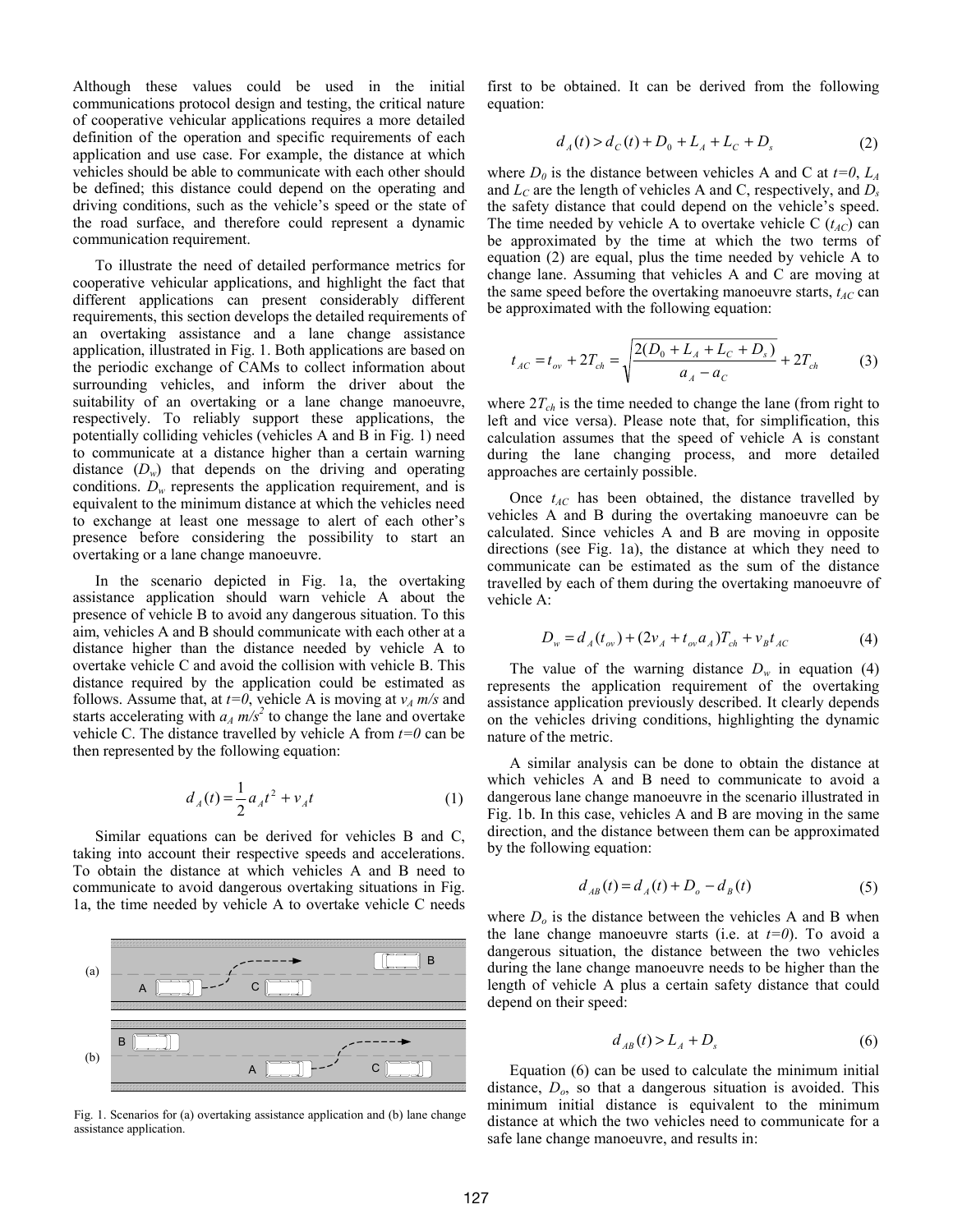$$
D_w = -\frac{1}{2} \frac{(v_A - v_B)^2}{a_B - a_A} + L_A + D_s \tag{7}
$$

Based on these basic definitions, the  $D_w$  distances for the two applications and scenarios analysed are shown in Fig. 2. The results shown in this figure demonstrate that the communications distance requirements can be very different for different applications, and can present a notable (inverse) dependence on the speed of the vehicles.



Fig. 2. Distance at which vehicles A and B need to communicate to avoid a dangerous situation in the scenarios and applications illustrated in Fig. 1. Configuration:  $v_B = 120 \text{km/h}$ ,  $T_{ch} = 2s$ ,  $L_A = L_B = L_C = 4 \text{m}$ ,  $D_s = 30 \text{m}$ ,  $a_A = 4 \text{m/s}^2$ (overtaking),  $a_A = 1$ m/s<sup>2</sup> (lane change),  $a_B = 0$ ,  $a_C = 0$ .

#### *D. Application's reliability*

Given the probabilistic nature of the radio environment, an application's reliability metric needs to be defined to quantify the probability of successfully communicating the two vehicles before the target distance  $D_w$ . In this case, the application's reliability  $(p_{app})$  is defined as the probability of receiving at least one packet before  $D_w$  in a given time window *TWindow*. This metric extends and contextualizes the application's reliability concept defined in [9] to the specific requirements of cooperative applications. In [9], the *TWindow* concept is proposed to evaluate the application's reliability. However, it is applied to static distances that do not depend on the driving parameters, such as the speed of the vehicles. The *TWindow* parameter can be seen as an application-related parameter, that could depend on the vehicle's speed or the driver's reaction time; as it will be shown in next sections, application designers and communications engineers should take into account its high impact on the communications settings and channel load.

Considering that  $N_T$  packets can be independently received by the other vehicle during *TWindow*, and that each packet is successfully received with probability  $p_i$ ,  $1 \le i \le N_T$ , the application's reliability can be calculated as:

$$
p_{app} = 1 - \prod_{i=1}^{N_T} (1 - p_i)
$$
 (8)

#### V. APPLICATIONS-BASED COMMUNICATIONS

Following the analysis and results shown in previous section, different vehicles and different applications can present different requirements. To individually satisfy such requirements while minimising the channel load generated, the work in [16] proposed a proactive congestion control policy for cooperative vehicular systems, with which each vehicle proactively selects the minimum communications parameters needed to satisfy its application requirements. In particular, with the communications policy proposed in [16], each vehicle dynamically calculates its application requirements, and adapts its communications parameters so that such requirements are satisfied with certain reliability imposed by the application. Following the application examples previously detailed, each vehicle could dynamically calculate its *Dw* based on information locally available, and accordingly adapt its communication parameters (e.g. transmission power and packet transmission frequency) so that at least one message is exchanged at  $D_w$  with the target reliability.

To dynamically calculate the transmission power level required by each vehicle to achieve their individual application's reliability, this work considers the open-loop approach of [16] based on propagation models. In particular, the transmission power needed is extracted from a powerrange map that takes into account the propagation effects, the  $D_w$  distance, the number of packets generated per second, and the *TWindow* parameter. The methodology to obtain the power-range map is based on the work published in [17], adapted to the scenario and propagation conditions considered in this work. In particular, the power-range map constructed is based on the computation of the probability of packet reception  $(p_i)$  as a function of the distance between transmitter and receiver, taking into account the propagation model considered. Fig. 3 shows this probability for two different transmission powers and packet transmission frequencies  $(T_f)$ , and considering the Nakagami-m propagation model with *m*=3, typically considered for highway scenarios [18]. The next step to build the power-range map is the computation of the *Dw* for different vehicular speeds. For each speed, the *TWindow* parameter is mapped into a different *DWindow* (see Fig. 3 for an example of *Dw* and *DWindow*). Then, for each *Dw* and *DWindow*,  $N_T = T_f T W in down$  values of the probability of packet reception are used to compute the corresponding application's reliability  $p_{app}$  using equation (8). These  $N_T$ values are uniformly distributed over *DWindow*, as highlighted in Fig. 3 with white circles for  $T_f$ =2Hz and  $T_f$ =10Hz. All computed values are used to build the powerrange map, and such power-range map to dynamically determine the transmission power needed by each vehicle.

Additionally, a packet collision compensation technique based on the work in [19] has been applied, to combat the negative effect of packet collisions on the packet reception probability *pi* and, consequently, on the application's reliability. The work in [19] proposed two different packet collisions compensation techniques. These techniques are based on the evaluation of the experienced channel load, and the consequent adaptation of each vehicle's transmission power or packet transmission frequency to combat the negative effect of packet collisions on the application performance.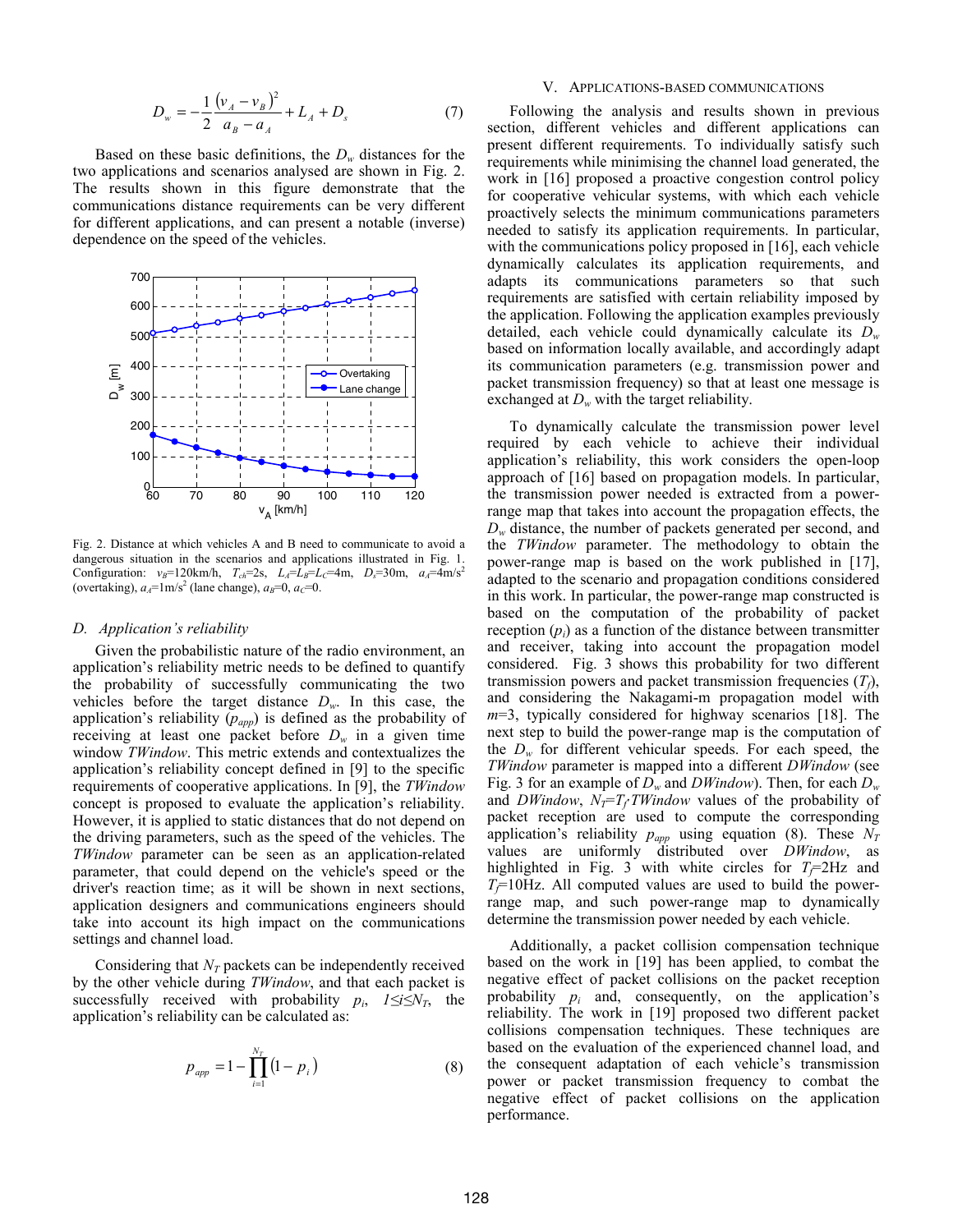Fig. 4 shows the inverse of the lane change assistance application's reliability (i.e. the probability that a vehicle does not receive a message before *Dw* and during *TWindow*) as a function of the transmission power, and considering different packet transmission frequencies. This figure has been obtained considering a highway scenario with 6 lanes simulated with ns-2 [20], in which all vehicles periodically transmit broadcast messages at the same packet transmission frequency and power. These results clearly show the need of using high transmission power levels to achieve high application's reliability levels, especially when considering low packet transmission frequencies. These results also demonstrate that the variation of the transmission power or packet transmission frequency without taking into account the application requirements can notably impact the reliability obtained.

#### VI. PERFORMANCE AND EFFICIENCY ANALYSIS

For the highway scenario previously described, Fig. 5 shows the transmission power configuration that satisfies the application requirements with  $p_{app}$ =0.99 reliability. As it can be observed, different packet transmission frequencies and *TWindow* parameters result in different transmission power



Fig. 3. Probability of packet reception as a function of the distance between vehicles A and B. Configuration: lane change application,  $v_A$ =60km/h, *v<sub>B</sub>*=120km/h, traffic density = 15veh/km/lane, payload = 250B, *TWindow*=5s.



Fig. 4. Inverse of the application's reliability as a function of the transmission power, and considering different packet transmission frequencies. Configuration: lane change application,  $v_A = 60 \text{km/h}$ ,  $v_B = 120 \text{km/h}$ , traffic density = 15veh/km/lane, payload = 250B.

levels to satisfy the same application's reliability. This figure represents the existing trade-off between transmission power, packet transmission frequency and *TWindow* for a given application's reliability. In particular, Fig. 5 shows that the increase of the packet transmission frequency and the *TWindow* parameter results in a reduction of the transmission power needed to maintain the application's reliability. In fact, the increase of the *TWindow* parameter or the packet transmission frequency increases the number of messages that could be received to satisfy the target application's reliability; as a consequence, each of these messages can be transmitted with a lower transmission power to maintain the same application's reliability level, since only one of these messages is required to avoid the dangerous situation.

Given that the same the application's reliability can be obtained with the different combinations of transmission power, packet transmission frequency and *TWindow* parameter, the final communications configuration presents two degrees of freedom. This results in that additional performance metrics need to be taken into account to select the optimum combination of transmission power, packet transmission frequency and *TWindow*. As initially shown in [16], network-based configuration policies would select the communications configuration that generates a higher system throughput, or higher number of messages correctly received. As shown in Fig. 6, to maximize the number of packets correctly received per second, the highest packet transmission frequency and the lowest *TWindow* value would be selected. However, it is important to note that the increase of the number of packets correctly received per second does not produce any application's reliability improvement, since all configurations shown in the figure obtain the same  $p_{\text{app}}$ =0.99. A more convenient approach for cooperative vehicular systems would be the selection of the communications configuration that generates the minimum channel load, in order to minimise the interference generated and increase the system scalability. Fig. 7 shows the Channel Busy Time (CBT), i.e. the average fraction of time that the channel is sensed as busy, for the configurations (transmission power, packet transmission frequency and *TWindow*) shown in Fig. 5. According to the results shown in Fig. 7, this approach would



Fig. 5. Transmission power configuration that satisfies the application requirements with the target reliability  $(D_w$  and  $p_{app}=0.99)$ . Configuration: lane change application,  $v_A$ =60km/h,  $v_B$ =120km/h, traffic density = 15veh/km/lane,  $pavload = 250B$ .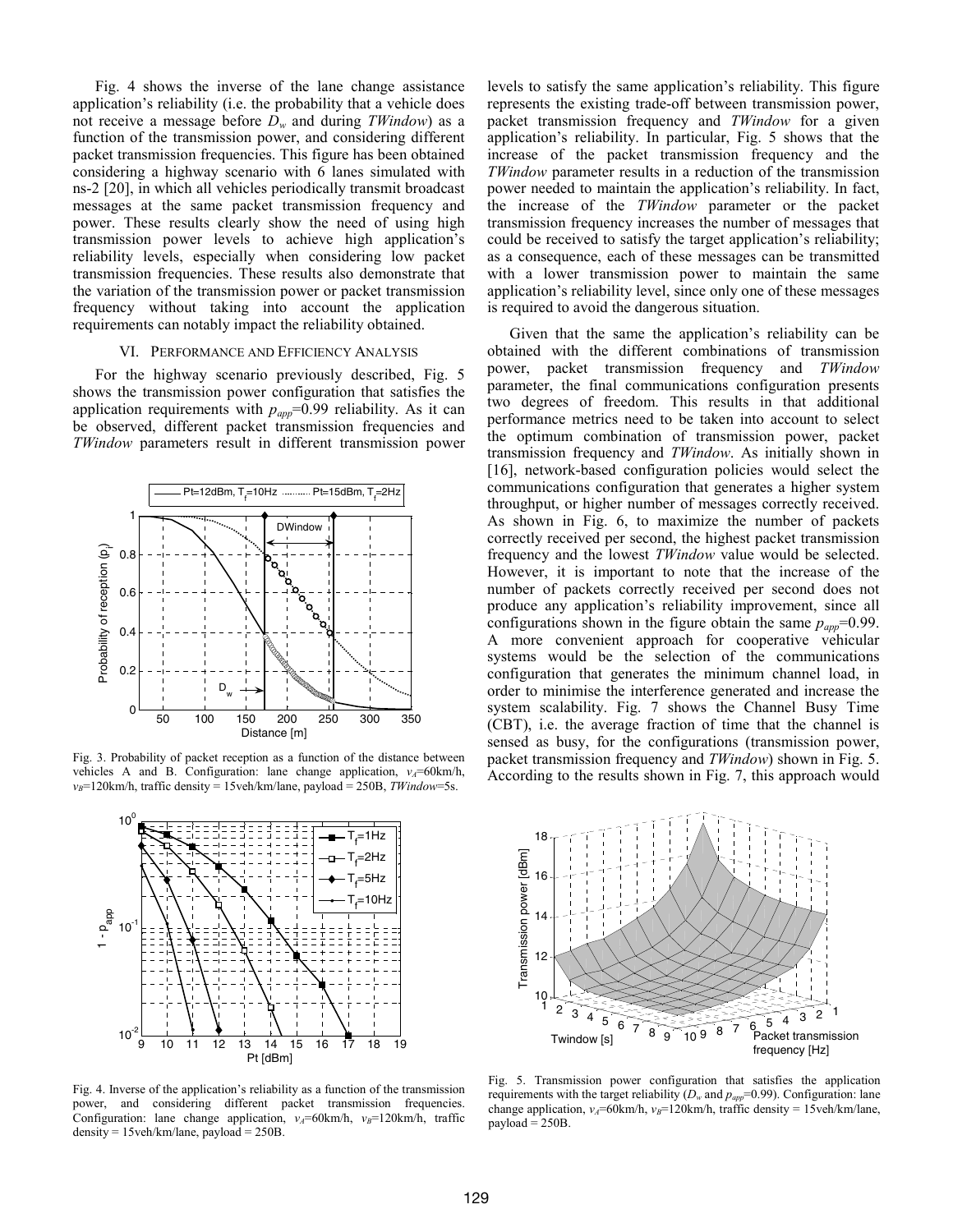select the minimum packet transmission frequency and highest *TWindow* to reduce the channel load in the considered scenario and application. Please note that a different application could present different requirements, for example in terms of information updates or freshness, which could result in a different optimum combination of transmission power, packet transmission frequency and *TWindow*.

The results previously shown have considered a fixed application's reliability,  $p_{amp}$ =0.99. As illustrated in Fig. 8, the increase of the target application's reliability requires the increment of the transmission power level, and results in an increase of the channel load. A limiting factor for the increase of the transmission power to maximize the application's reliability could be the maximum power allowed by the standards (33dBm in Europe and 44.8dBm en the US). Moreover, in traffic congested scenarios, the use of high transmission power levels could provoke channel congestion situations and potential system instabilities due to excessive packet collisions and interferences. Advanced communication protocols, communication configuration policies and



Fig. 6. Average number of packets correctly received per second and per vehicle for the transmission power configuration that satisfies the application requirements with the target reliability  $(D_w \text{ and } p_{app} = 0.99)$ . Configuration: lane change application,  $v_A$ =60km/h,  $v_B$ =120km/h, traffic density = 15veh/km/lane,  $payload = 250B$ .



Fig. 7. Average Channel Busy Time for the transmission power configuration that satisfies the application requirements with the target reliability  $(D_w$  and  $p_{\text{app}}$ =0.99). Configuration: lane change application,  $v_A$ =60km/h,  $v_B$ =120km/h, traffic density = 15veh/km/lane, payload = 250B.

optimized application designs will be needed to improve the reliability of cooperative applications without exceeding the power limits and avoiding channel congestion situations. For example, the *TWindow* parameter previously analysed has demonstrated a non negligible effect on the transmission power needed (see Fig. 5), and therefore on the application's reliability. The increment of the *TWindow* parameter could be used to combat the increment of transmission power required when targeting higher application's reliability levels. The increment of the *TWindow* parameter also results in a reduction of the channel load generated, as it can be observed in Fig. 9. For a given channel load level, a higher application's reliability can be obtained if the *TWindow* parameter is increased, which represents an example of application design optimization for an improved system scalability.



Fig. 8. Transmission power configuration that satisfies the application requirements with different target reliability levels, and resulting Channel Busy Time. Configuration: lane change application,  $v_A$ =60km/h,  $v_B$ =120km/h, traffic density = 15veh/km/lane, payload = 250B, *TWindow*=2s.



Fig. 9. Channel Busy Time for the communications configurations that satisfy the application requirements with different target reliability levels, and *TWindow* parameter. Configuration: lane change application,  $v_A$ =60km/h,  $v_B$ =120km/h, traffic density = 15veh/km/lane, payload = 250B, packet transmission frequency = 10Hz.